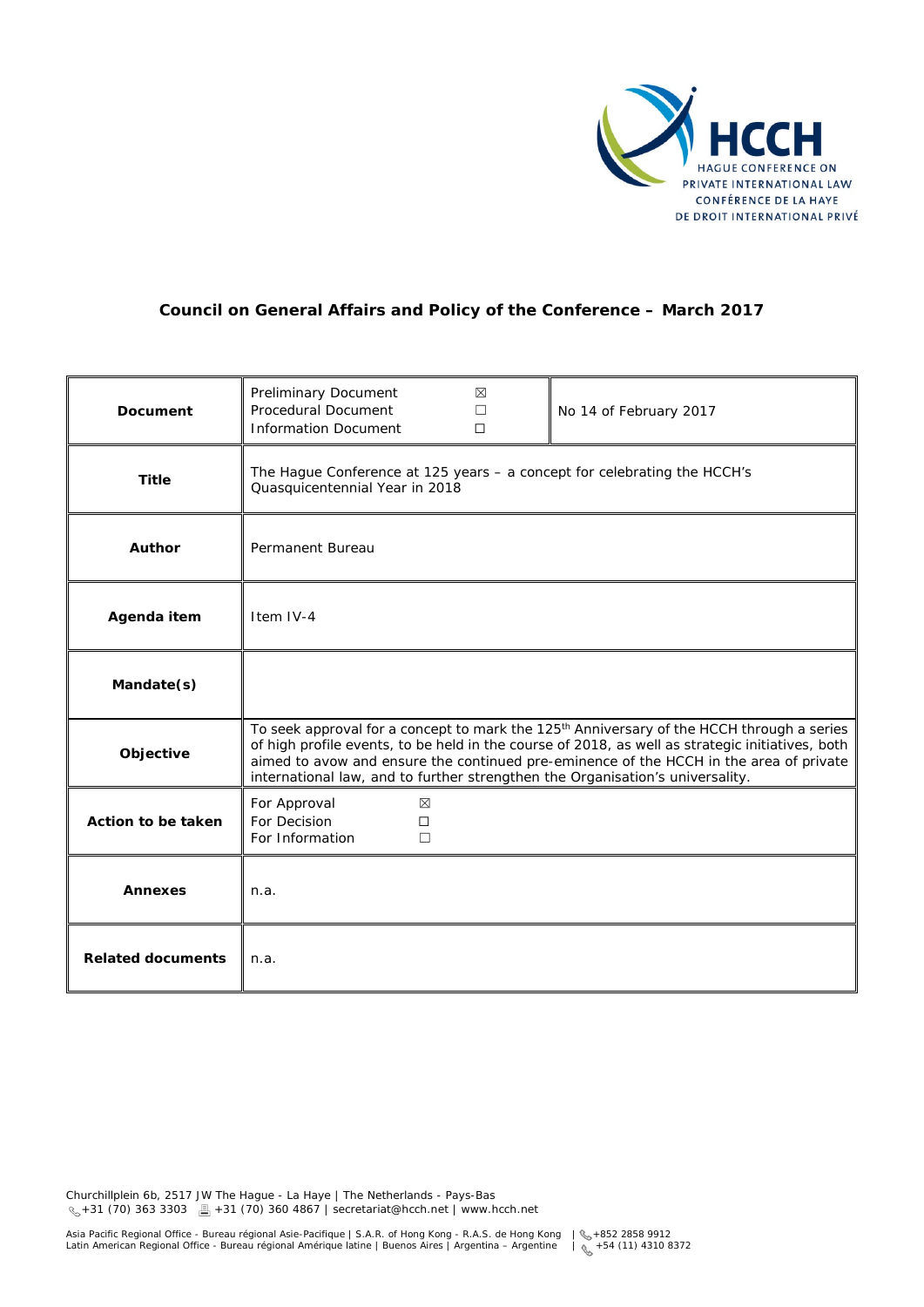## **A. Introduction**

1. 12 September 2018 will mark the 125<sup>th</sup> Anniversary of the convening of the first session of the Hague Conference on Private International Law (HCCH) in The Hague.<sup>[1](#page-1-0)</sup> To mark this significant milestone in the history of the Organisation, the Permanent Bureau (PB) presents the following concept, comprising a series of high profile events to be held, as well as strategic initiatives to be launched, in the course of 2018, the HCCH's Quasquicentennial Year.

## **B. Objectives of the Quasquicentennial Year**

2. The Quasquicentennial Year is not only an occasion to celebrate the HCCH's  $125<sup>th</sup>$ Anniversary. It likewise provides an opportunity to underline, evaluate and reinforce the Organisation's pre-eminence in the field of private international law. Additionally, and maybe most importantly, it provides the unique opportunity to assess and possibly adjust the Organisation's prospective means and actions in its pursuit of universality as a central tenet of the Organisation's operational strategy.<sup>[2](#page-1-1)</sup>

- 3. The PB proposes to pursue these objectives by a number of means, including through:
	- high-profile academic and other events for States, private and public national and international institutions, academia and private practice, that showcase and recognise the Organisation's rich history, its important achievements, its outstanding capabilities, and its quintessential importance to the current and future development of private international law.
	- the development, refinement and adoption of a bold vision for the future of private international law, including international legal co-operation, through a manifesto on private international law and a related strategic agenda; and
	- the launch of a future-oriented strategic initiatives designed to ensure the continuance of the HCCH as the world's foremost legal institution in this-field.

### **C. Main activities in the Quasquicentennial Year**

4. The following main activities are proposed.

### **1. Academic event (incl. the "2018 Hague Manifesto on Private International Law")**

5. The Academic Event – prospectively a three-day long, high-calibre congress, to be held in the first half of 2018 – should underscore the HCCH's most distinguished role in the development of private international law. A Programme Committee comprising leading private international law experts should oversee the development of the congress programme. $3$  Leading private international law experts from all geographic regions should be invited to partake in the event as chairs and speakers. The programme, with a combination of plenary and specialised sessions as well as streams covering specific topics, should offer a broad remit, featuring key legal and policy issues. The Academic Event must appeal to politicians, judges, academics, policy makers and private practitioners in equal measures.

<span id="page-1-0"></span> <sup>1</sup> Following an initiative by Dutch lawyer and diplomat Tobias M.C. Asser, representatives of 13 European States convened in The Hague from 12 to 24 September 1893, to discuss the development of private international law. They met in the *Trêveszaal* in the *Binnenhof*.

<span id="page-1-1"></span><sup>&</sup>lt;sup>2</sup> See "Conclusions and Recommendations of the Council on General Affairs and Policy (15-17 March 2016)", C&R No 5, [hereinafter "C&R of the 2016 Council"], available on the Hague Conference website at < www.hcch.net >, under "Governance" and "Council on General Affairs and Policy. For further information relating to the concept of universality, and its pursuit, see "The Pursuit of Universality as a Strategic Objective of The Hague Conference on Private International Law and Ways to Achieve It", Prel. Doc. No. 1 drawn up by the Permanent Bureau for the attention of the Council of March 2016 on General Affairs and Policy of the Conference, available on the Hague Conference website at < www.hcch.net >, under "Governance" and "Council on General Affairs and Policy.

<span id="page-1-2"></span>In relation to the Programme Committee, see D.2.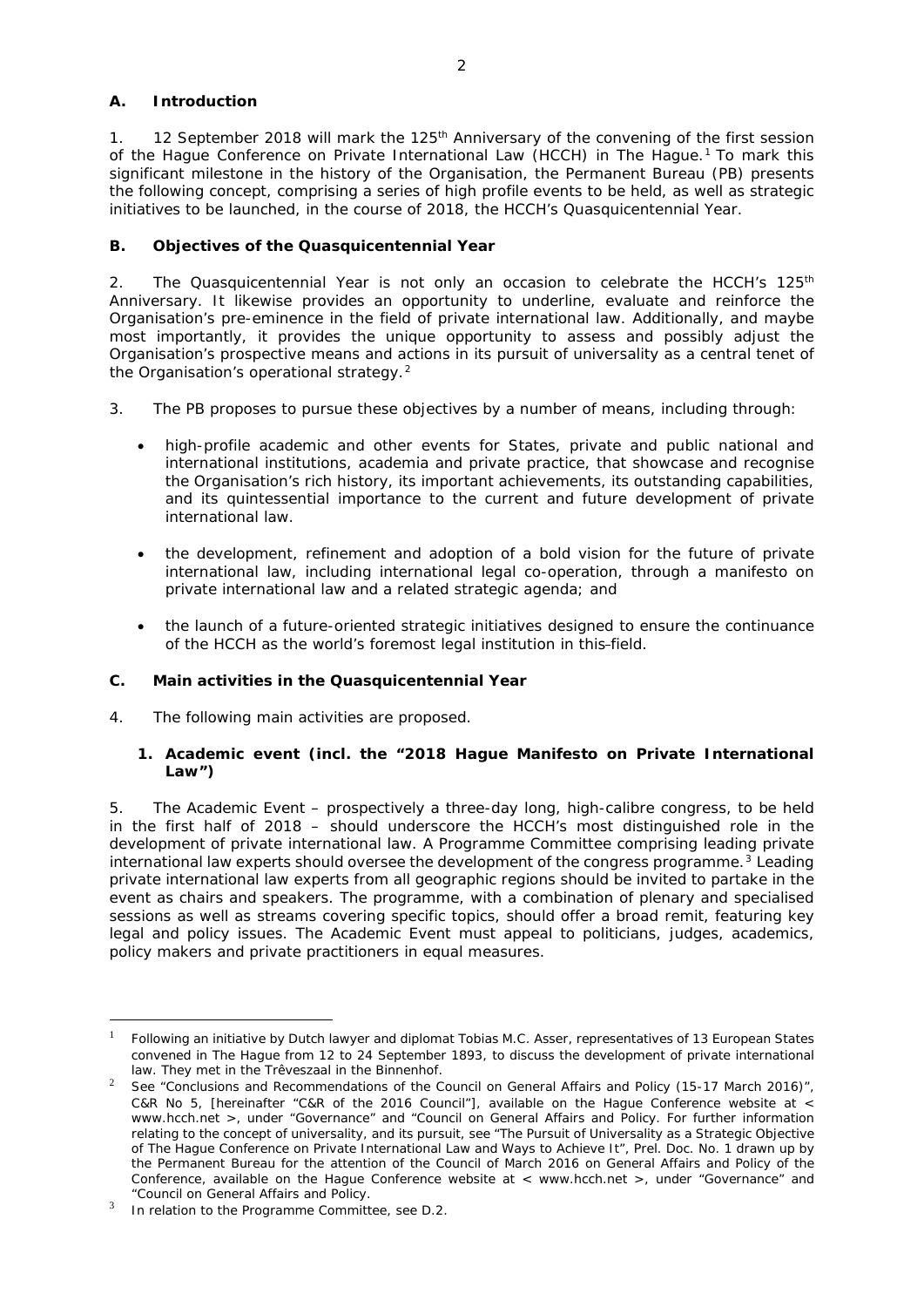6. The Academic Event should pursue three primary goals. First, to tell the story of the HCCH, showcasing its very broad sphere of activity, and its many great achievements. This is to highlight the Organisation's past and present importance to the development of private international law. Secondly, identify and analyse important future developments that are likely to benefit from the HCCH's expertise and capabilities. This seeks to ensure that the HCCH's remains the leading organisation in its field of interest. Thirdly, a well-rounded programme, the attendance of leading experts, and active participation should ensure that the event becomes an important networking platform.

7. The envisaged outcome of the Academic Event should be two-fold. The first outcome is the "2018 Hague Manifesto on Private International Law" (2018 Hague Manifesto). Adopted and issued by the final plenary session, after having been developed by the congress, the 2018 Hague Manifesto would have three purposes. First, be a clear and firm affirmation of the fundamental importance of private international law in a globalised world. Secondly, emphasise the central role the HCCH has fulfilled, fulfils, and will continue to fulfil in this area. Thirdly, become a key element in informing the development of the "Agenda HCCH 150", a central forward-looking initiative designed to set the strategic direction of the HCCH for the next 25 years. The PB suggests to submit the Agenda HCCH 150 to the 2018 Special Meeting of the Council on General Affairs and Policy (2018 S-CGAP) for approval.[4](#page-2-0)

8. The second outcome is the publication of the proceedings of this event as a special Quasquicentennial Volume. The Volume would comprise all papers presented at the Academic Event, possibly augmented by additional contributions. The Volume would present a key private international law publication with currency for many years to come. It would serve as the intellectual underpinning for the 2018 Hague Manifesto, and underscore the HCCH's primacy in the development of private international law and international legal co-operation. The 2018 Hague Manifesto should also be an effective tool to increase the Organisation's overall visibility.

### **2. September 2018 Events (incl. the adoption of the "Agenda HCCH 150")**

9. In September 2018, the PB proposes to hold two major events that would coincide with the 125th Anniversary of the first session of the HCCH: the 2018 S-CGAP, and a Ceremonial Reception and Formal Dinner to mark the 125<sup>th</sup> Anniversary.

### *a. The 2018 Special Meeting of the Council on General Affairs and Policy*

10. The 2018 S-CGAP would be convened to discharge the Council's usual governance functions. In addition, the 2018 S-CGAP would also have specific strategic significance in that it should be invited to adopt the "Agenda HCCH 150" which, with the pursuit of universality as its core tenet, would give credence to, and draw upon, the 2018 Hague Manifesto. Together, the two documents would aim to ensure that the HCCH remains, and strengthens its global position as, the leading private international law organisation. Moreover, the S-CGAP would also feature items dedicated to celebrating the  $125<sup>th</sup>$  Anniversary, including commemorative speeches by dignitaries and the Chair of the CGAP, as well as the induction of the HCCH Quasquicentennial Fellows.[5](#page-2-1)

11. The 2018 S-CGAP would be distinct in two different aspects. First, to emphasise the historic importance of the event, it should comprise Ministers and high-level public servants. Preliminary talks with the Dutch Government to issue invitations to Ministers have been initiated.<sup>[6](#page-2-2)</sup> Secondly, the S-CGAP would officially commemorate the 125<sup>th</sup> Anniversary of the first Session of the Conference and thus should be held in September 2018 (instead of March 2018).

12. If approved, holding the 2018 S-CGAP in September 2018 will extend the usual annual cycle of CGAP meetings, which currently, in principle, take place annually in March. The PB thus suggests that the 2017 CGAP be asked to approve moving the 2018 S-CGAP to a later date.

<span id="page-2-0"></span> <sup>4</sup> For more on the Special Meeting of the Council on General Affairs and Policy, see C.2.a.

<span id="page-2-1"></span><sup>5</sup> For more on the HCCH Fellowship Program, see C.3.

<span id="page-2-2"></span><sup>6</sup> In 1993, to mark the HCCH's Centennial, the then Minister of Justice of the Netherlands, Mr E. M. H. Hirsch Ballin, issued the invitations to the Ministers of Justice of the Member States to attend the Official Ceremony of that Anniversary. See the Proceedings of the Seventh Session, 10 to 29 May 1993, Tome I, 2nd Part "Centenary", p. 7.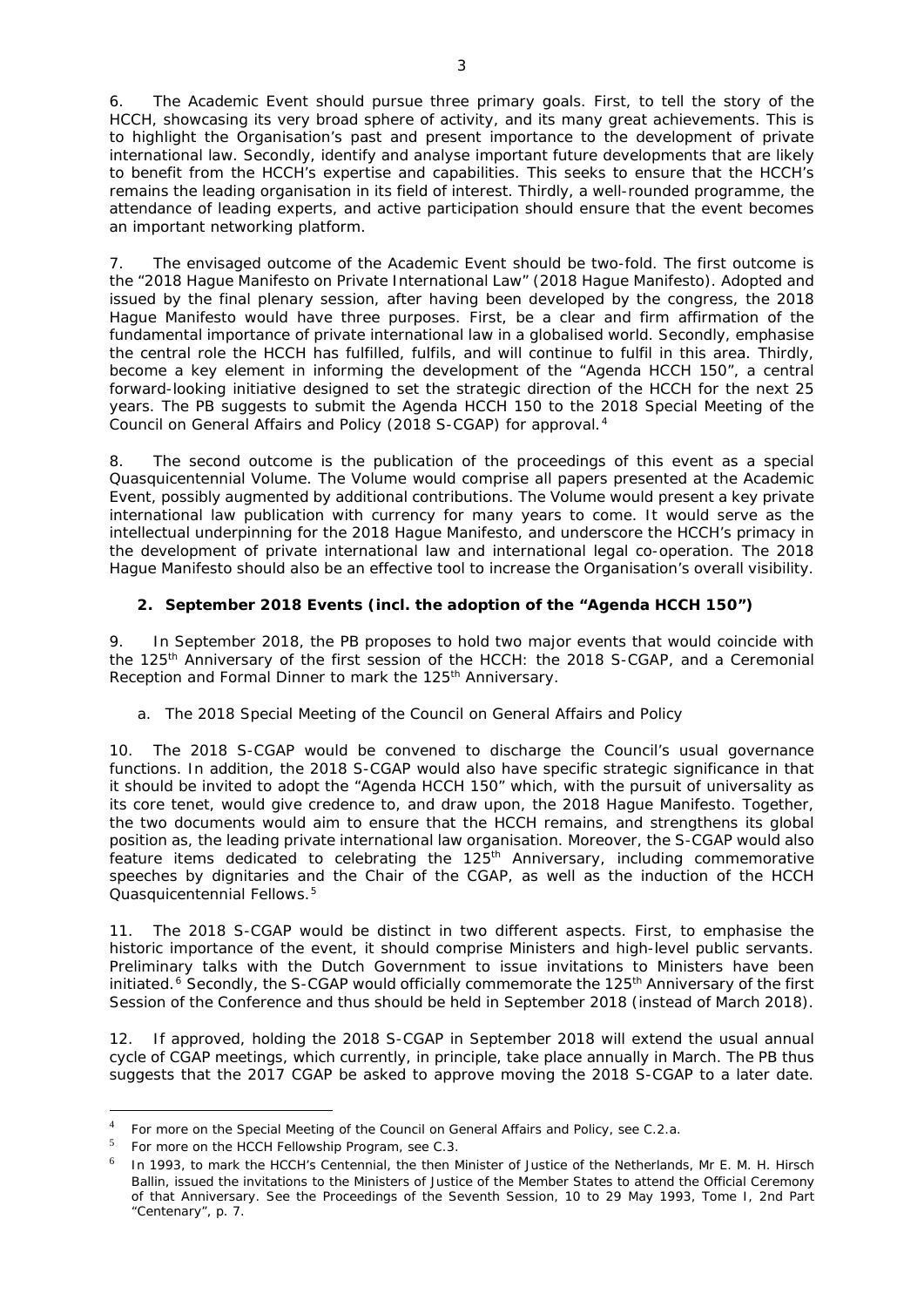Such a move is compatible with the Statute of the HCCH (Statute). In addition, the 2017 CGAP may also consider whether the CGAP - following the 2018 S-CGAP - should take place in March 2020 instead of in the course of 2019. This would enable a smooth return to the current annual cycle. While such a move would leap one calendar year, moving the CGAP to 2020 is also compatible with the Statute.<sup>[7](#page-3-0)</sup>

13. Moving the date of the 2018 S-CGAP as proposed would not affect the relevant Financial Years (FYs), which would continue to run from 1 July to 30 June of the relevant years. However, as can be discerned from the graphic below, due to the envisaged move, no CGAP would be held in the Financial Year (FY) 2017 / 2018.



14. The move would thus free-up those funds that would otherwise be allocated to organising and conducting a Meeting of the CGAP in March 2018, *i.e.* within the FY 2017-2018. Instead, these funds would become available to fund main and other activities in the Quasquicentennial Year that take place in the FY 2017-2018.

15. Should the 2017 CGAP agree to move the date for the 2018 S-CGAP, then the Organisation's (final) draft Budget for the FY 2017-2018 will reflect this change, with the funds included in the draft budget for a Council meeting in March 2018 ring-fenced and put aside. As a result, the funds would not be used for anything else nor be regarded as contributing to a possible budget surplus at the end of the FY.

16. While the suggested move would not affect the actual FYs, holding the S-CGAP in September 2018 would, have an impact on the budgetary approval process. This of course should not – and cannot – abrogate the consultation of the CGAP in approving the Budget for FY 2018-2019 as mandated in Article 6 of the Financial Regulations. The PB suggests that the consultation envisaged in Article 6 would take place in written form, following the timelines set out in the Financial Regulations. The meeting of the Council of Diplomatic Representatives would go ahead as scheduled. It is further suggested that the same procedure would apply to the meeting of the CGAP that the PB suggests to leap in 2019.

<span id="page-3-0"></span> <sup>7</sup> Art. 4(1) of the Statute does provide that the CGAPs "shall, *in principle*, be held annually" (*emphasis added*). Skipping a year is expressly contemplated by the provision as a result of the insertion of "in principle".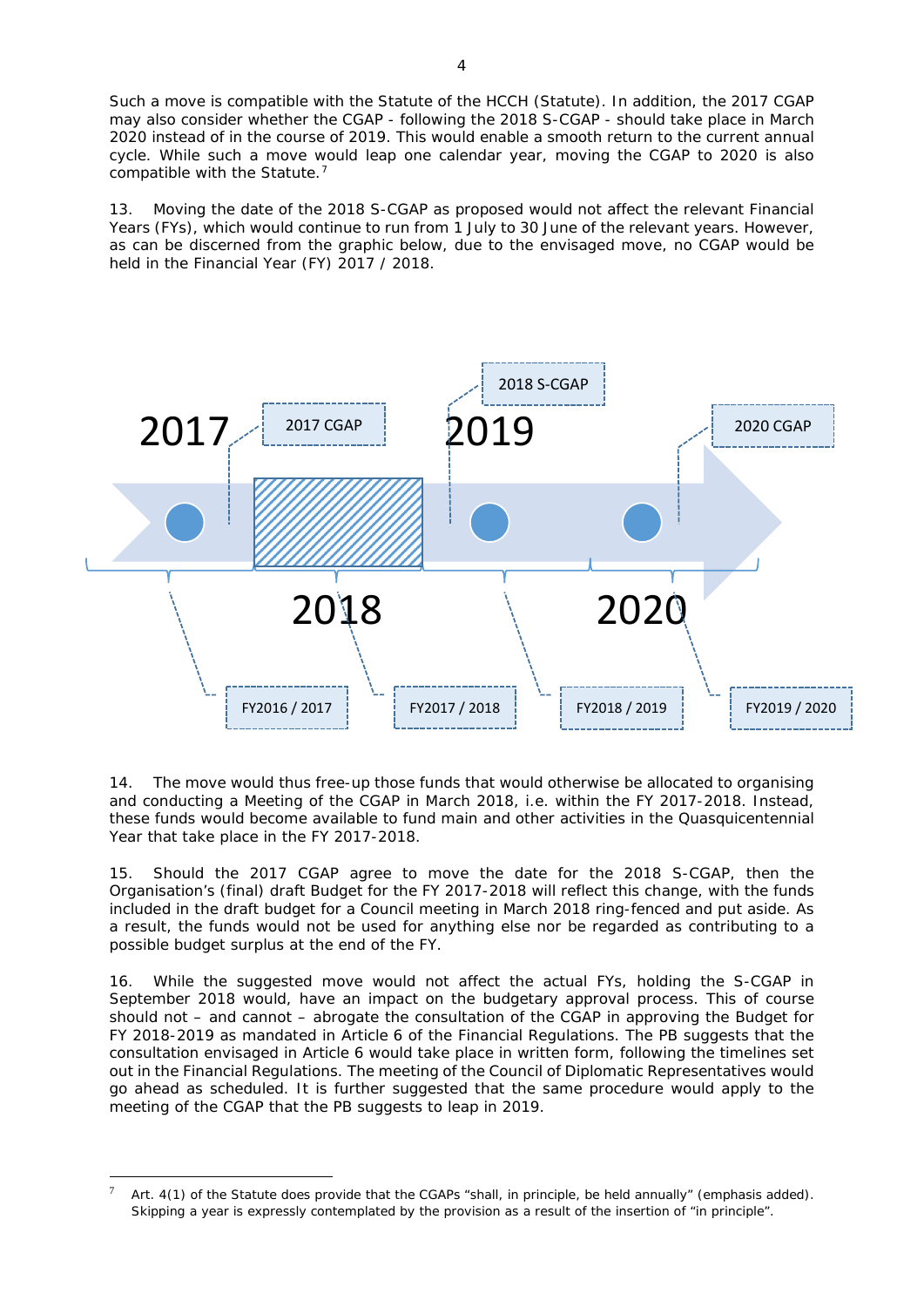17. A reception and formal dinner, complementing the 2018 S-CGAP, should be the solemn ceremony of celebration, commemorating the 125<sup>th</sup> Anniversary of the first session of the HCCH. The event should feature official remarks offered by selected dignitaries. It should also include musical interludes as part of the reception.

18. Discussions with the Dutch Government to secure the attendance of the King, the Queen or another senior member of the Royal family, will resume shortly. If in attendance, they would be joined by Ministers of the Member States; Heads of Diplomatic Missions; Presidents and Justices of the international courts and tribunals located in The Hague; the Heads of other international organisations based in The Hague; the Secretary Generals of the HCCH's sister organisations, UNIDROIT and UNCITRAL; Ministers, Justices and Senior Officials of the Netherlands; Members of the Standing Government Committee for the Codification of Private International Law; and dignitaries of the City of the Hague, the City of Peace and Justice.<sup>[8](#page-4-0)</sup>

### **3. 2018 Regional Commemorative Events**

19. The Regional Offices of the Permanent Bureau in Argentina and Hong Kong should of course also be involved in the celebrations to commemorate the Organisation's  $125<sup>th</sup>$ Anniversary for the respective regions (2018 Regional Commemorative Events). These could be stand-alone events, including in cooperation with other regional organisations, or already established events, such as the annual Asia Pacific Week. The 2018 Regional Commemorative Events will dovetail into, and pursue, the same objectives stated in this Preliminary Document, featuring high-profile individuals, speakers and experts, and attracting judges, academic and policy-makers.

### **4. Other activities (incl. UN Resolution and HCCH Foundation)**

20. In addition to the main activities, a range of other activities could further increase the impact the Quasquicentennial Year has on a global level. They may include:

- seeking a United Nations Security Council or General Assembly Resolution with which the UN recalls and acknowledges the important role the HCCH has played, plays, and will continue to play, in the maintenance of international peace and security. Discussions with the Heads of Diplomatic Missions of the five permanent members of the United Nations Security Council and other interested States in that regard should commence shortly.<sup>[9](#page-4-1)</sup>
- launching a Dutch charitable foundation ("stichting"), established to provide financial support for the work of the HCCH in the future. The foundation should be able to establish recurring contribution arrangements with major contributors, but also to solicit and collect one-off non-earmarked and project-related monetary voluntary contributions that are available to the HCCH to provide a range of relevant services, including implementation assistance, customised trainings and other forms of post-Convention assistance activities.<sup>[10](#page-4-2)</sup> A robust governance structure, including a board of directors and an advisory board, would ensure the effective and efficient use of the funds received by the foundation in line with the strategic priorities of the HCCH.<sup>[11](#page-4-3)</sup>

<span id="page-4-0"></span>The proposed list of potential attendees drew inspiration from the list of attendees present at the official ceremony of celebration of the Centenary of the Hague Conference which took place on 19 May 1993 in the *Kloosterkerk* in The Hague.

<span id="page-4-1"></span>The five permanent Members of the United Nations Security Council are: the People's Republic of China, France, the Russian Federation, the United Kingdom, and the United States of America.

<span id="page-4-2"></span><sup>&</sup>lt;sup>10</sup> The HCCH's post-Convention assistance activities are provided in line with the "Strategic Framework for Post-Convention Assistance", drawn up by the Technical Assistance Working Group, available on the HCCH website at < [www.hcch.net](http://www.hcch.net/) >, under "Governance" and "Other Governance documents".

<span id="page-4-3"></span><sup>&</sup>lt;sup>11</sup> The foundation will be established as charitable "stichting" under Dutch law. It acquires full legal personality upon execution of a Dutch notarial deed of formation. To qualify as a *stichting*, the entity is required to feature a Foundation Council, a governing structure comprising individuals and / or other entities, which administers the *stichting* and ensures that it carries out its purpose in line with the deed of formation.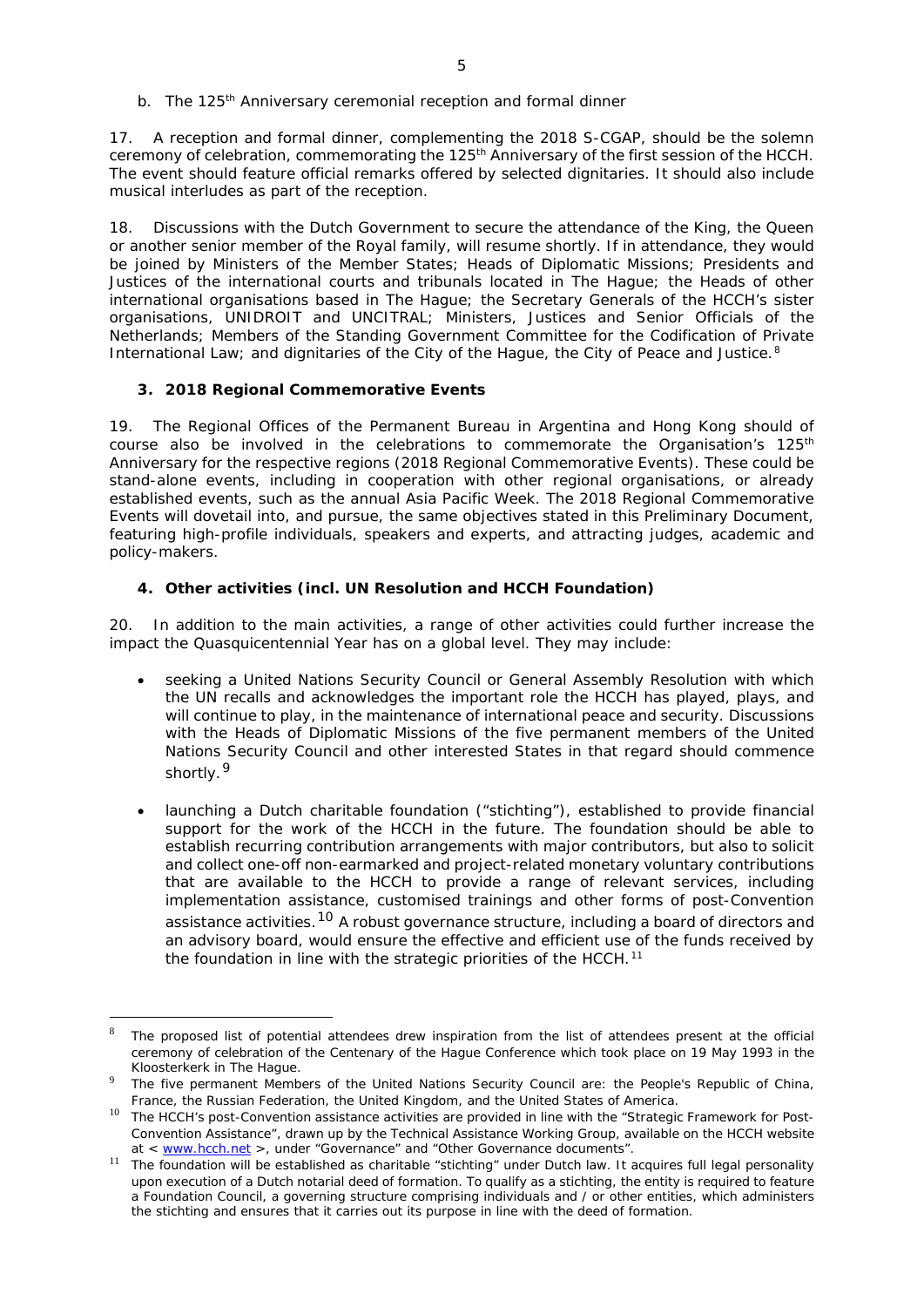- initiating "HCCH Fellows", comprising three categories of fellowships: Quasquicentennial Fellows (only available in 2018); HCCH Distinguished Fellows and HCCH Fellows. The Quasquicentennial Fellowships, and all future HCCH Distinguished Fellowships are conferred by CGAP. HCCH Fellowships can be conferred by the Secretary General. All Fellowships are awarded, on the basis of merit, to recipients that rendered outstanding services to the Organsiation. Potential recipients are assessed against guidelines that consider a range of relevant factors, including academic credentials as well as the degree of services rendered to the Organsiation. The fellowships do not carry a financial reward or stipend;
- exploring with key legal bodies, including specialised private international law associations in all regions and jurisdictions (including for example ASADIP, GEDIP); supranational and national bar and law associations (such as the CCBE, IBA, ILA and ASIL); as well as academia, judiciary and private practice, opportunities to co-organise, or co-brand, Hague Conference-specific seminars and conferences globally;
- issuing a special publication that records, and thus perpetuates, all events dedicated to the celebration of the 125<sup>th</sup> Anniversary of the Organisation.

### **D. Governance**

21. To ensure transparency, inclusiveness, and the highest quality of the main and other activities, the PB suggests putting into place a number of governance measures.

### **1. Patron and the Board of the Patron**

22. It is proposed to select a high-profile Patron for the Quasquicentennial Year. The Patronage would be assumed by a dignitary of considerable standing, possibly a senior member of the Dutch Royal Family, lending name, standing and gravitas to the special Year. He or she would be supported by a small Board of the Patron, comprising representatives of some Member States, well-known members of politics and the diplomatic corps, the law, and other areas, including, for example, UNICEF Ambassadors. The Board Members will lend further gravitas and credence to the HCCH's efforts in the Quasquicentennial Year.

23. It is envisaged that the Patron and the Members of the Board of the Patron would also act as HCCH Ambassadors throughout the year. One key task of the HCCH Ambassadors would be the ongoing promotion of the HCCH and its Quasquicentennial Year. Moreover, both would engage in the solicitation and collection of funds directed towards covering the costs arising out of, or being associated with, the main and other events, as well as the other activities.

#### **2. Programme Committee of the Academic Event**

24. The development and implementation of the programme of the Academic Event would be overseen by a Program Committee. It would comprise representatives of some Member States and other eminent private international law experts who can ensure the high calibre of the event. The Programme Committee would be assisted by project support to drive the organisation of the event and to monitor costs.

### **E. Communication and Promotion of the Quasquicentennial Year**

25. The significance of the HCCH's Quasquicentennial Year would be amplified through dedicated branding and messaging. This should include a special Anniversary logo and slogan which would be used in all communications to promote the Quasquicentennial Year. The Design Academy Eindhoven (DAE) currently assists with developing this branding, and with studying messaging and message impact optimisation.<sup>[12](#page-5-0)</sup>

<span id="page-5-0"></span> $12$  The DAE is a global leader in developing innovative and design directed approaches (<https://www.designacademy.nl/>. Thanks to the support of the Municipality of The Hague, the PB has been able to gain the support of the DAE at a very competitive price.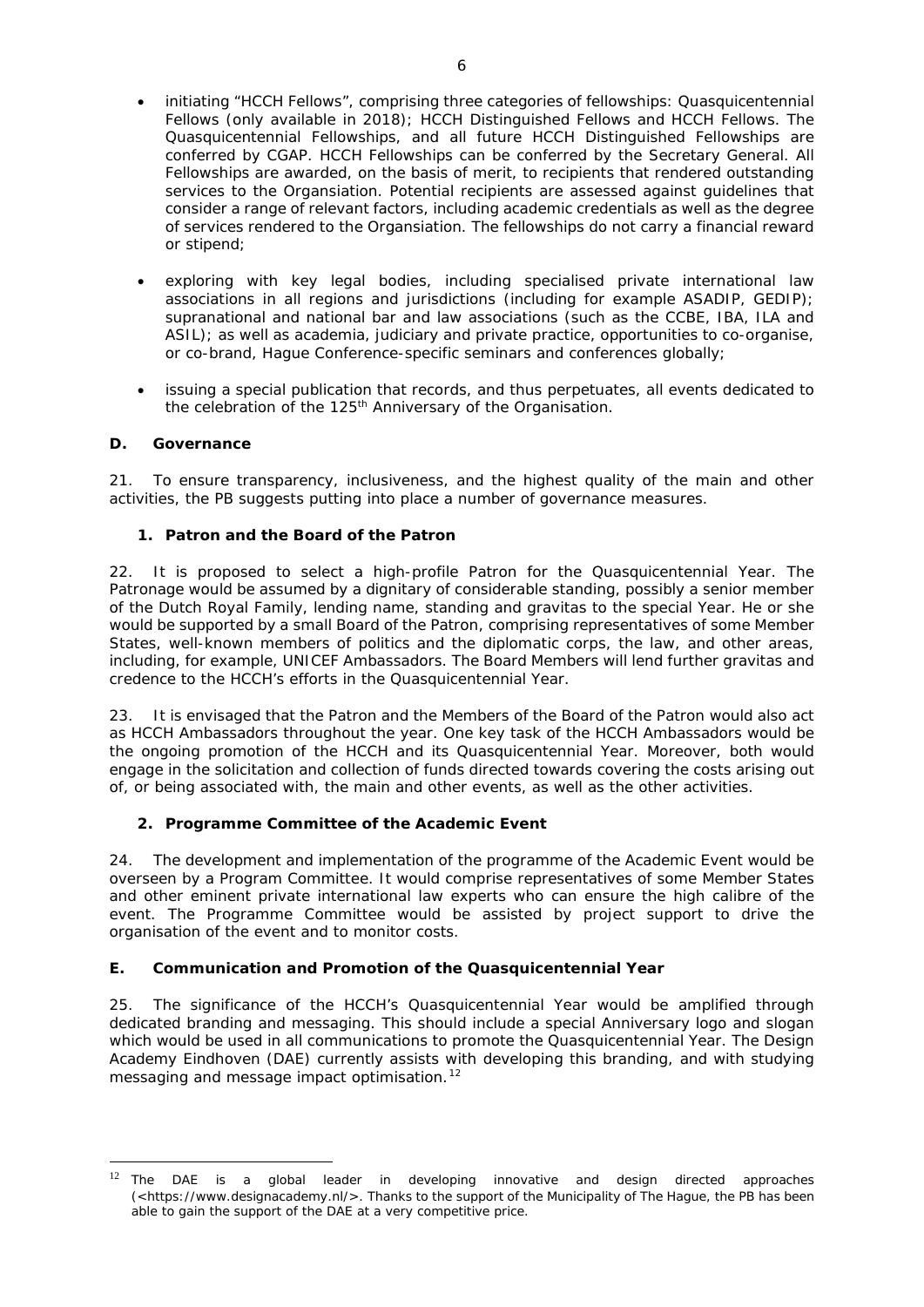26. In addition, thought is given to the development of a comprehensive communication strategy. This may include the establishment of a dedicated website for the Quasquicentennial Year, containing all relevant information for the main and other activities and events, and ways to bolster social media uptake, including through messages, content and the use of hashtags. In combination with its offer to develop branding and messaging, the DAE has also provided a competitive offer in this regard. It is likely that a comprehensive communication strategy would have considerable flow-on effects, providing lasting communication tools that can ensure improved, more effective communication by the PB post-2018.

## **F. Funding of the Main and other Activities**

27. So that the main and other activities are befitting the occasion, it will be necessary to fund them adequately. Some funding would come in the form of staff of the PB dedicated to the organisation of the activities. Moreover, changing the date for the S-CGAP would free-up funds that could be used to organise at least some of the activities in the first half of the Quasquicentennial Year.<sup>[13](#page-6-0)</sup> It should also be possible to defray some costs through co-operation with partners and by engaging student volunteers. However, there is no doubt that significant additional funding will be required to ensure overall commercial viability of the Quasquicentennial Year. The PB has started to develop a broad funding strategy (which ties in closely with the branding and messaging efforts outlined under Item E).

28. The Permanent Bureau has already approached the Dutch Government to seek its financial support, especially with respect to the September events.<sup>[14](#page-6-1)</sup> In addition, funding may be sourced from both Members and private entities, including law firms, who should be approached to seek non-earmarked and project-related funding as well as non-monetary contributions. Moreover, the Permanent Bureau will pursue the commercialisation of key events. Options include, for example, the selling of registrations for the participation in the Academic Event,<sup>[15](#page-6-2)</sup> but also of tailored sponsor packages as well the sale of naming rights for sessions and receptions.

29. All non-monetary and monetary contributions would be recognised as record in a Quasquicentennial Year Honour Roll.

### **G. Conclusion**

30. The 125<sup>th</sup> Anniversary of the HCCH provides the Organisation with an exceptional opportunity to showcase and emphasise its leadership in the area of private international law and legal co-operation. In addition, it also provides numerous occasions to magnify the HCCH's visibility, and to advance significantly the Organisation's pursuit of universality as one of its core strategic directions.

31. This Preliminary Document introduces a concept, designed to exploit these opportunities and occasions. It proposes activities that carefully balance measures that can maximise these activities' impact with solutions that should ensure the availability of sustainable resources at the disposal of the Permanent Bureau. On this basis, the Council on General affairs and Policy is asked to:

- Approve the concept as outlined above;
- Approve the holding of the 2018 Meeting of the Council on General Affairs and Policy in September 2018 (exact days to be confirmed) instead of March 2018;

<span id="page-6-0"></span> $13$  See the diagram and associated explanation at C.2.a).

<span id="page-6-1"></span> $14$  See at C.2.a) to c).

<span id="page-6-2"></span><sup>&</sup>lt;sup>15</sup> Prices for registration would be tiered, with concessional arrangements for students, as well as young academics and practitioners. A contingent of free tickets would be reserved for dignitaries as well as volunteers. A registration system such as Eventbrite would be used to manage the ticketing.